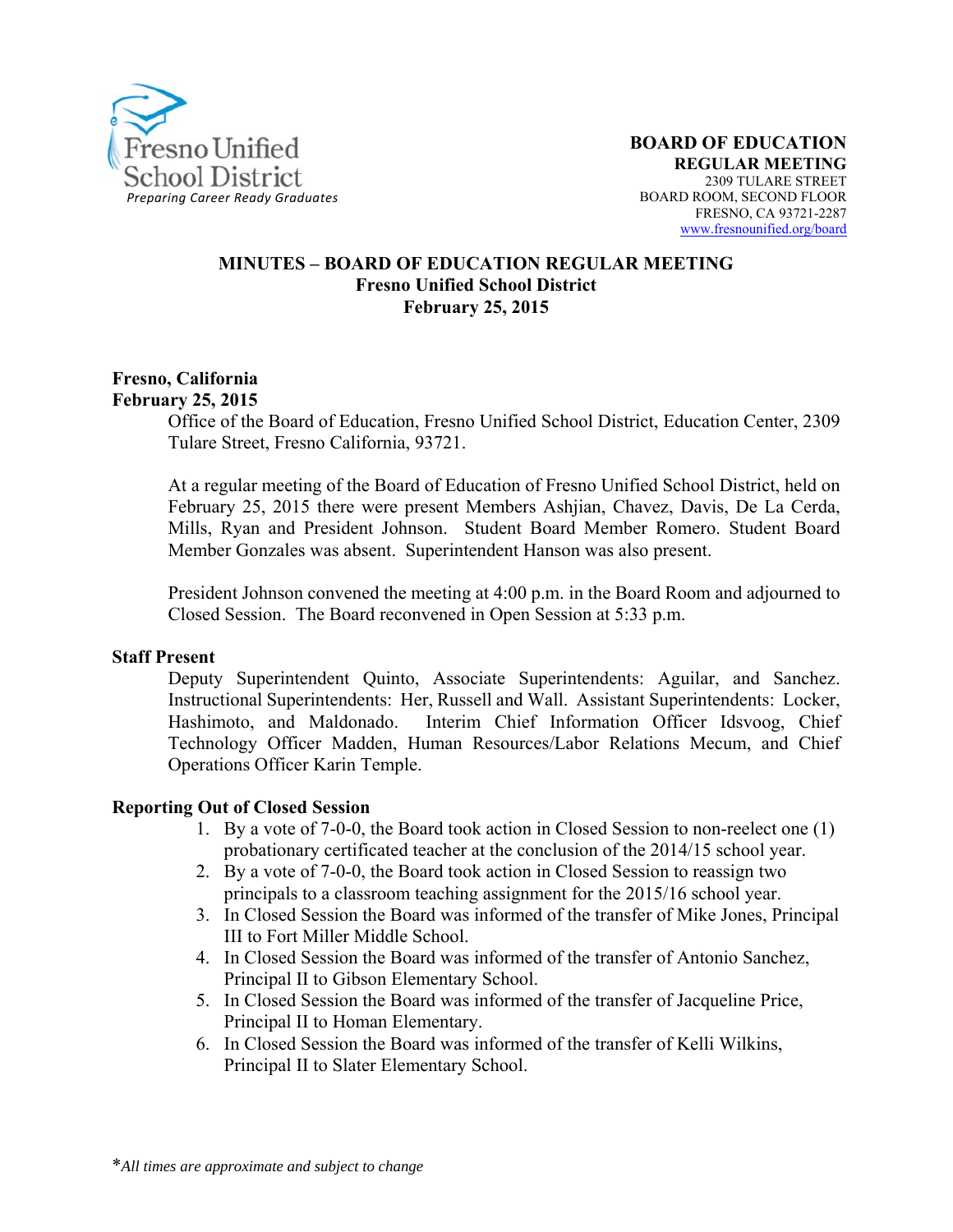#### **PLEDGE OF ALLEGIANCE**

Mrs. Ramona Zavala, a parent that has had a positive impact at Greenberg Elementary, led the flag salute.

#### **ADOPT Resolution Proclaiming the Month of February 2015 as Black History Month**

ADOPTED, as recommended a resolution proclaiming the month of February, 2015 as Black History Month. All schools are encouraged to celebrate the contributions of African-Americans throughout the month of February through the use of curricular materials and other school-related activities.

#### **APPROVE Minutes**

APPROVED, as recommended with minor corrections and one addition, the draft minutes for the February 11, 2015 Regular Meeting. Member Mills moved for approval, seconded by Member Davis, and by a vote of 7-0-0, as follows: AYES: Members Ashjian, Chavez, Davis, De La Cerda, Mills, Ryan and President Johnson.

#### **HEAR Reports from Student Board Representatives**

Student Board Representative Angela Romero provided comments/reports from the Student Advisory Board Representative meeting hosted by Fresno High School with Board Members Mills, Davis and De La Cerda present. Student Board Representative Angela Romero acknowledged the student ambassadors from Fort Miller Middle School and Hamilton K-8 School.

#### **HEAR Report from Superintendent**

*Excellence in Education Banquet* – Thank you to all who attended. Our five winners were: Classified – Guillermo Berumen, Certificated Elementary School – Rob Kuzminski, Certificated Middle School – Rick Perez Jr., Certificated High School – Tori Nolen, and Administrator – Raine Bumatay. The three top finalists will move on to the Fresno County Education of the Year competition. The finalists are Berumen, Kuzminski and Bumatay.

*Reminder SAT Exams* - A reminder for the upcoming SAT exam dates. March 2, 2015 is the last day for late registration for March 14 and April  $6<sup>th</sup>$  is the last day to register for May 2nd. There are ongoing efforts to partner with the College Board to provide additional opportunities to students.

**District Spelling Bee** – Is taking place tomorrow at Fresno High School for our elementary students. We have 40 champions and 20 alternates. The top two students will move on to the Fresno County Spell Off on March 19th.

*LCFF community outreach and feedback* – To date we have held 34 LCAP workshops with over 1500 stakeholders attending. We have at least three more meetings to go. The next meeting is on Wednesday March 4 at 6:00 p.m. at the Fresno Center for New Americans.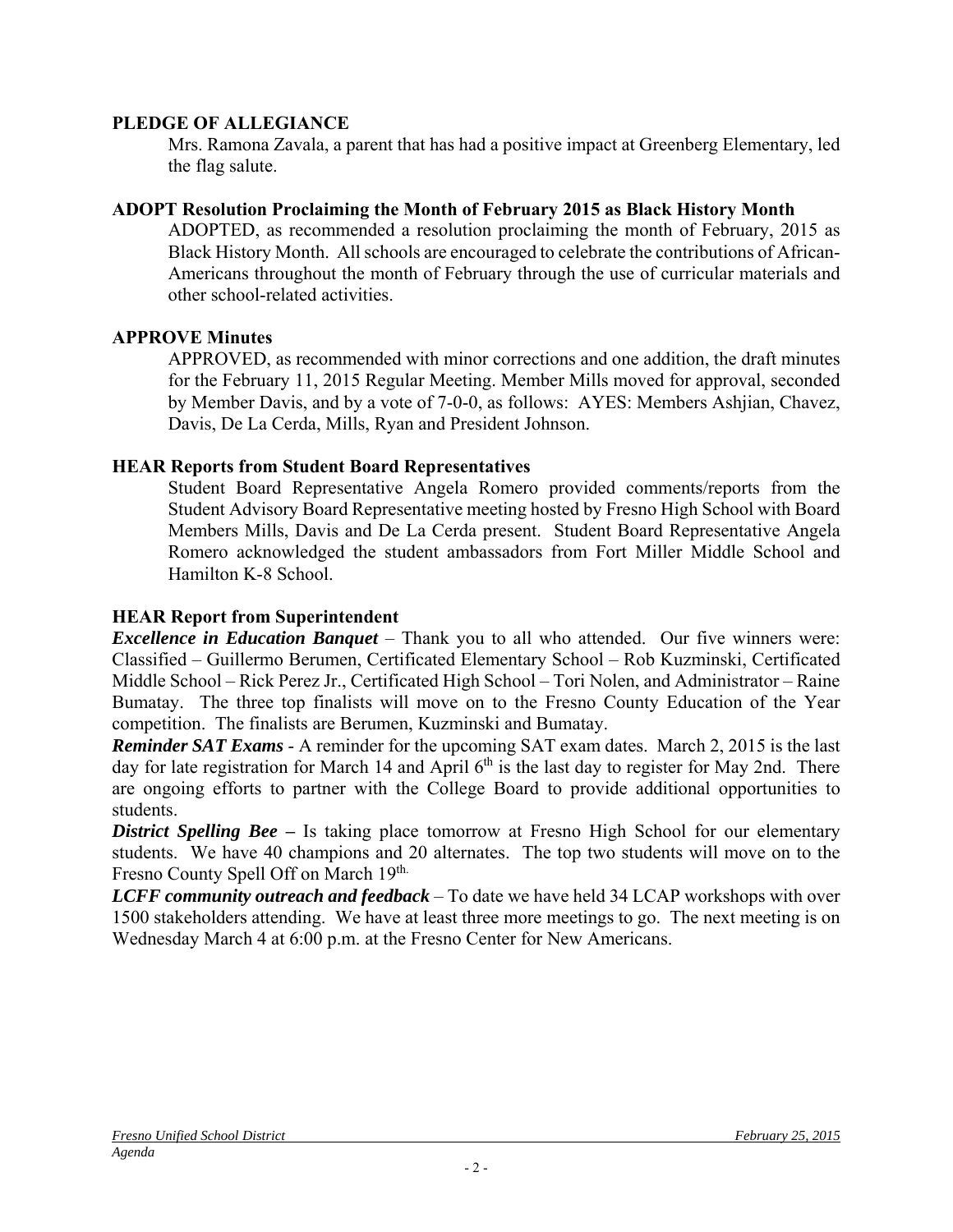On a motion by Member Davis, seconded by Member Chavez, the consent agenda, exclusive of agenda item: A-7, which was pulled for further discussion, was approved on a roll call vote of 8-0-0 as follows: AYES: Members Ashjian, Chavez, Davis, De La Cerda, Mills, Ryan, President Johnson and Student Member Romero.

# **A. CONSENT AGENDA**

### **A-1, APPROVE Personnel List APPROVED, as recommended** the Personnel List, Appendix A, as submitted.

**A-2, ADOPT Findings of Fact and Recommendations of District Administrative Board ADOPTED, as recommended** the Findings of Fact and Recommendations of District Administrative Panels resulting from hearings on expulsion and readmittance cases conducted during the period since the February 11, 2015, Regular Board meeting.

## **A-3, ADOPT Waiver Request for Jannetta Datsko to Serve as a Speech Language Pathologist**

**ADOPTED, as recommended** a waiver request for Jannetta Datsko to serve as a Speech Language Pathologist. Education Code section 44225(m) allows the commission to grant a waiver to fill unanticipated needs in an area deemed hard-to-fill.

## **A-4, APPROVE Amendment to Agreement with Claremont Partners for Expansion of Enhanced Primary Care Program**

**APPROVED, as recommended** The services provided by Claremont Partners consists of interacting with local primary care providers at Peachwood, Northwest, Oakhurst, and Copeland's medical groups, on behalf of approximately 5000 health plan members, to evaluate and monitor cost containment and quality improvement opportunities and metrics, as well as member health outcomes.

## **A-5, APPROVE Out-of-State Field Trip to the 2015 National School Boards Association Conference**

**APPROVED, as recommended** a matrix with specific details of an out-of-state field trip involving past and present Student Advisory Board students to the 2015 National School Boards Association Conference. The purpose of the trip is to present the Human Element Kindness Campaign as a session at the conference.

## **A-6, APPROVE Independent Contractor Services Agreement with Noll Associates**

**APPROVED, as recommended** an Independent Contractor Services Agreement with Noll Associates to provide consulting services to Restorative Practices staff and to district site administrators. The cost of the agreement is \$21,500. The term of the agreement will commence on February 26, 2015 and will end on June 30, 2015.

## **A-7, APPROVE Appointments to Citizens Oversight Committee for Measure K and Measure Q**

**APPROVED, as recommended** two appointments to the Citizens Oversight Committee for Measure K and Measure Q (COC) are recommended: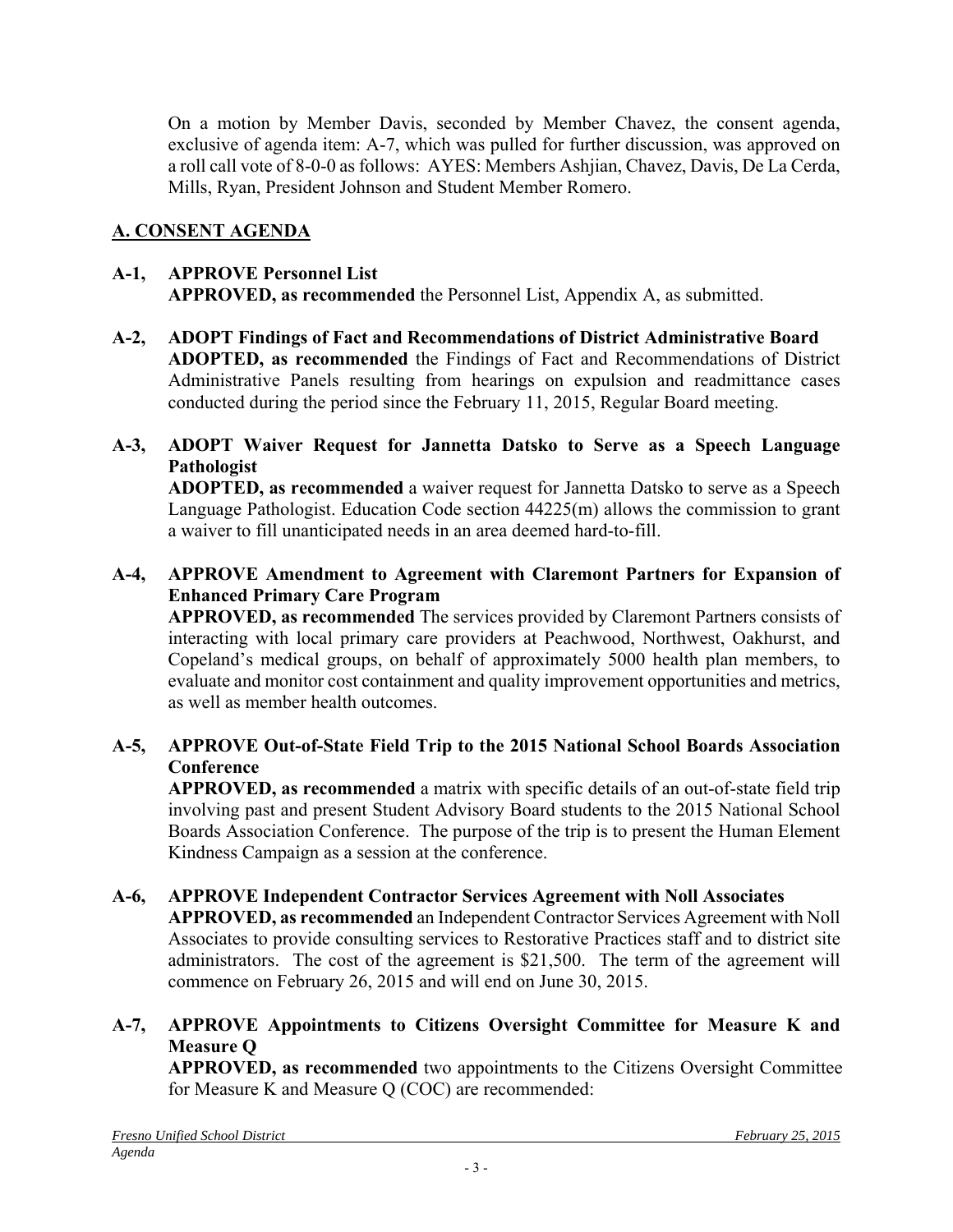Jamee Moltini – nominated by Board Member Ashjian Jose Mejia – nominated by Board Member De La Cerda

The Citizens Oversight Committee for Measure K and Measure Q was established by the Board *"to inform the public concerning the expenditure of bond proceeds approved by the voters,"* and *"to ensure that bond proceeds are expended only for the purposes set forth in the ballot measures"* (Committee Bylaws)*.* 

**Member Chavez** – I know there was a previous list sent with the attendance record of the committee members. Have we asked the committee members whose appointments were expiring if they were willing to stay on? Have we had that conversation yet?

**Karin Temple** – When the list is sent I correspond with the board members. If there is a request for me to speak directly with a committee member I will do that or the board member could have that conversation with them directly.

**Member Chavez** – Could you forward me the contact information for Area 2's appointments?

## **Karin Temple –** Yes.

Member Chavez moved for approval, seconded by Member Davis, which carried a vote of 7-0-0, as follows: AYES: Ashjian, Chavez, Davis, De La Cerda, Mills, Ryan and President Johnson.

## **A-8, DENY Claim #15-0126-0016**

**DENIED, as recommended** a Claim for Damages on Minor, case #15-0126-0016. The Superintendent recommends that the Claim be denied and the matter referred to the district's Director of Benefits and Risk Management for further handling.

## **A-9, DENY Claim #15-0130-0020**

**DENIED, as recommended** a Claim for Damages on Minor, case #15-0130-0020. The Superintendent recommends that the Claim be denied and the matter referred to the district's Director of Benefits and Risk Management for further handling.

### **A-10, RATIFY Submission of Grant Application to the National Foreign Language Center, University of Maryland**

**RATIFIED, as recommended** a grant reapplication to the *STARTALK* Summer Foreign Language program funded through the National Security Language Initiative. Fresno Unified School District has received funding from *STARTALK* for the past four years (\$73,088 in 2010; \$74,294 in 2012; \$92,422 in 2013, and \$90,000 in 2014) to successfully operate a district wide Summer Chinese Language Program at Hoover High School. The three week program would serve between 60 to 80 incoming  $4<sup>th</sup>$  through  $12<sup>th</sup>$  grade students and be operated as part of the district's summer school program.

#### **END OF CONSENT AGENDA (ROLL CALL VOTE)**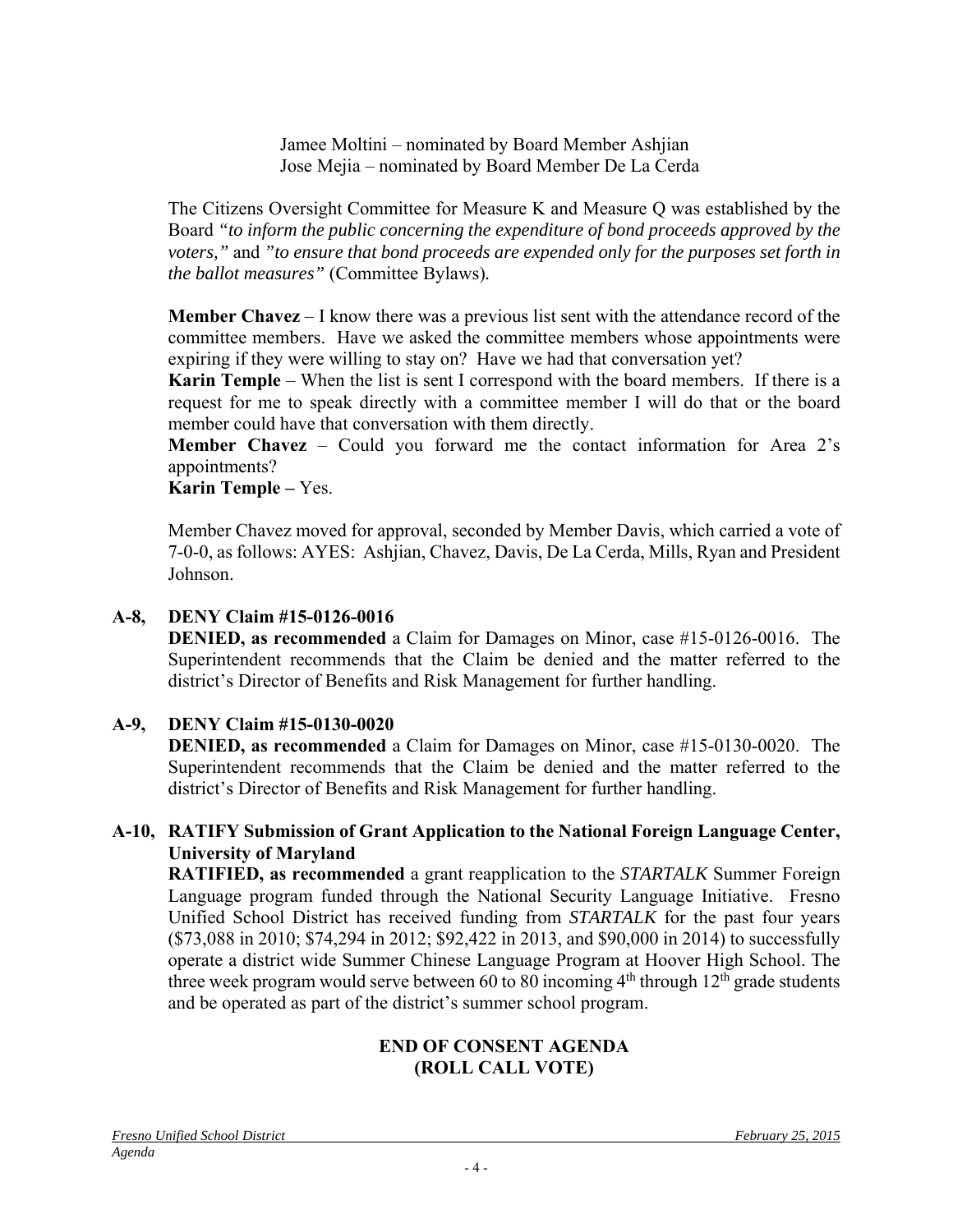# **UNSCHEDULED ORAL COMMUNICATIONS**

The following individuals spoke about student reflections and concerns at Fort Miller Middle School:

| <b>Bill Van Duzer</b> |
|-----------------------|
| Cathie Tudmen         |
| Kevin Dueck           |
| Dot Van Duzer         |
| Julia Miller          |
| Mo Kashmiri           |
|                       |

Shannon Taylor - Spoke about an unresolved claim for damages.

Sarah Van Bindsbergen & Issac Lopez (RSA Students) - Spoke about Dance Development and Expansions at Roosevelt High School.

## **B. CONFERENCE/DISCUSSION AGENDA**

### **6:00 P.M.**

### **B-11, PRESENT and DISCUSS the 2015/16 Strategic Budget Development**

**PRESENTED and DISCUSSED** At the January 21, 2015 and February 11, 2015 Board of Education meetings, the 2015/16 Governor's Proposed Budget and the District's preliminary strategic budget development were discussed. On February 25, 2015, staff and the Board will continue budget development discussions including the following:

• Local Control Accountability Plan (LCAP)

Staff will present and discuss the input received from our stakeholders in preparation for 2015/16 budget discussions.

Presentation by Deputy Superintendent Ruth F. Quinto and Executive Officer Tammy Townsend.

An opportunity was provided to hear questions/concerns from members of the Board and staff was available to respond.

**Member Ashjian** – With regards to questions 1-4 and the answers that were given. Can we get a percentage of how many were number one and how many were number two etc.?

**Tammy Townsend** – Yes. We can provide that in a board communication.

**Member Ashjian –** As we go into budget conversations and when you provide those percentages from those answers, we should then be able to prioritize?

**Tammy Townsend –** The process for budget development includes many different phases and this feedback is a very important component of our budgeting process. There are several other components of our budgeting process, including the financial component and other things. During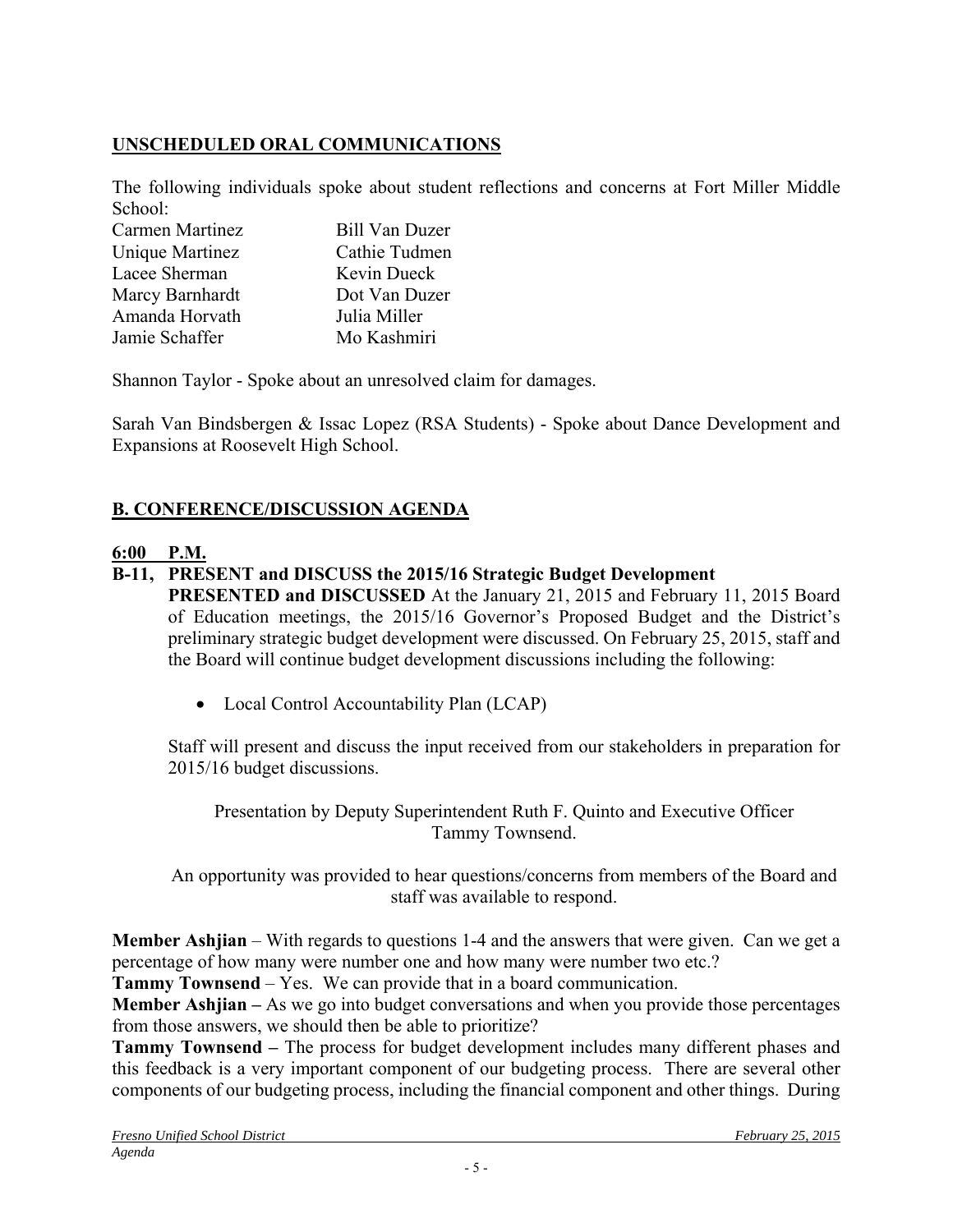our budget workshops you will be able to have the opportunity to meld what you have learned from the LCAP with other things that you will learn about future planning and come up with a great plan for 2015/16.

**Member Ashijan** – Could you tell me how many people attended the Fort Miller meeting?

**Tammy Townsend** – I did not do the LCAP meeting at Fort Miller. It was conducted by the Fresno Teachers Association.

**Member Ashjian** – So this board did not go to Fort Miller to do a LCAP meeting?

**Tammy Townsend** – No, I did not do the LCAP presentation at Fort Miller.

**Member Mills –** There was one at Fresno High.

**Member Ashjian** – So it was per high school.

**Tammy Townsend** – Yes. At each of the High Schools we did a regional workshop and all schools were invited from that region.

**Member Ashjian** – When you bring to the board the percentages for those questions, can you also breakdown each school and what was their priority?

**Tammy Townsend –** The majority of the feedback that people gave us came to us whether they were a teacher, administrator, community member or parent. We did not require them to tell us which region they were from. I have the surveys from each of the regional meetings but that is a small portion of the feedback that we received.

**Member Mills** – In looking at slide 11, it says more classroom time for students. We did have a longer school day for 10 schools and this year there will be 20 more schools that will have that longer school day. I think the public should realize that we are moving in that direction.

**Tammy Townsend** – One of the things that I am trying to do in the workshops is to get the word out of the great investments that this board has made especially in the last year.

**Member Mills** – I think it's important that people understand the investment we made with Prop 30 money, with preschools and transitional kindergarten and so forth. On slide 11 one of the suggestions was more academic counselors. I know in the time that I have been on the board that we did increase the number of academic counselors. If we can get some information as to what our ratios are at the high schools, what type of academic counseling we have and the number of counselors at our middle schools. Slide 14 spoke about adding staff focused on engaging families. I look at the home school liaison as one of those people who help engage families. I know not all of our schools have a full-time home school liaison so perhaps we can get some information on those schools who do not have a full-time liaison. Maybe that is something the board would like to look into equalizing around the district. The other item was technology. I know there are discrepancies between our campuses in the way of what they have in technology. I would like to know what technology we have at each of the campuses. I would assume we would have a certain minimum. What are the differences and discrepancies? I am trying to understand what is prompting some of this feedback. I also noticed a recurring theme that showed up on slide 11, 12 and 13. Slide 11 talks about relevant subjects and curriculum, slide 12 specifically mentions vocational education, and slide 13 talks about vocational classes, apprentice programs and real world curriculum. It certainly seems timely with the Bee editorial in the paper today about potentially having an entire high school developed that was career technical. I know that some of us on the board went and visited Porterville and Porterville has such a high school. In the past I have been at CSBA conferences and brought back the information from two different districts in San Diego County who have done that with their high schools. The board increased CTE in the years that I have been on the board but a high school would certainly jump start that and increase that significantly. It hasn't increased to the extent I would like. I know the apprentice halls here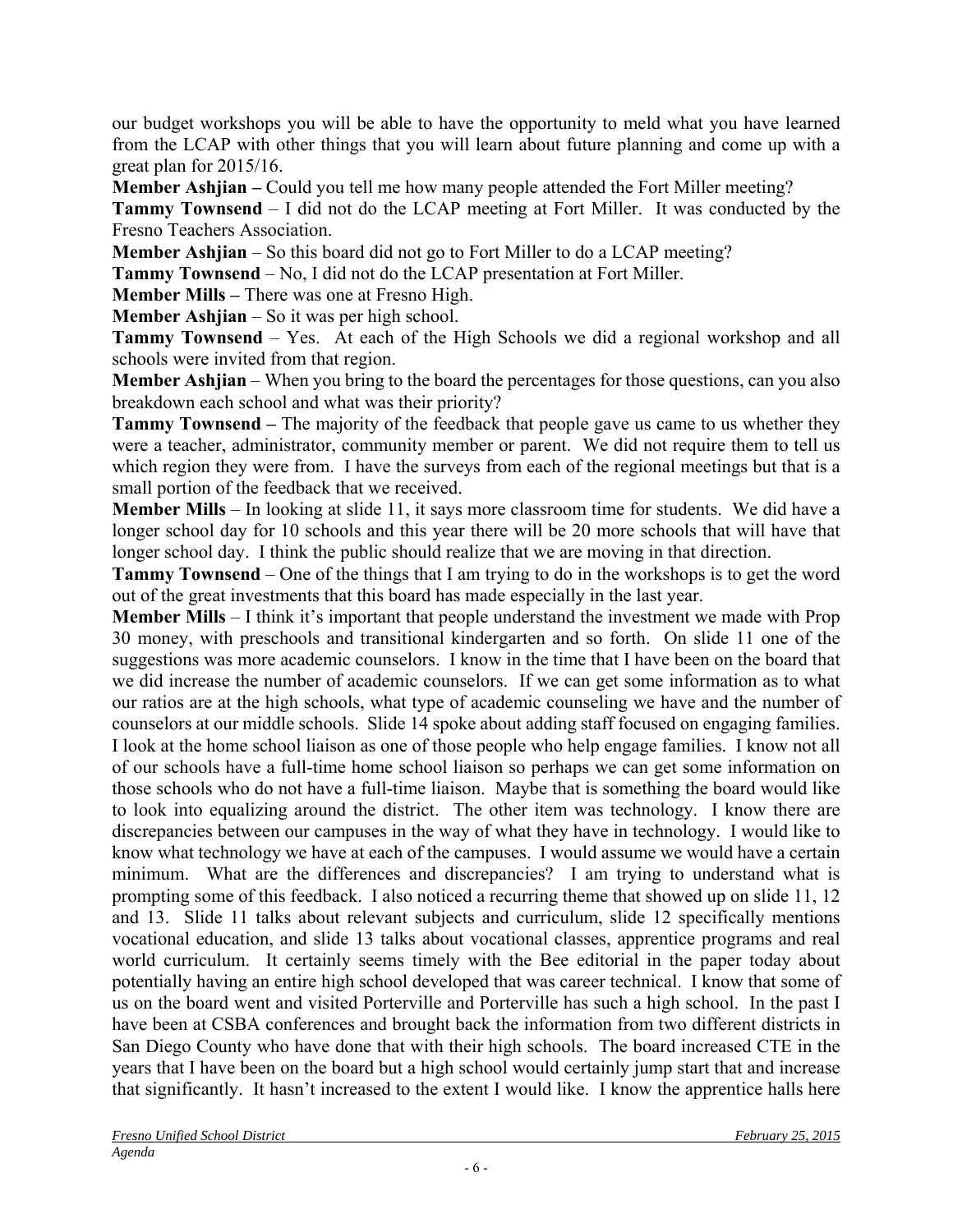from the building trades offered them up in 2008 to partner with us to use them. That is another way to jump start this, and they are still willing to do that. I think that it is something the board should think about. It is a need that we have in the district, it is a need that has come up from the community in response to each of these questions. Slide 11 mentions relevant field trips. I want to relate this to my questions on goal two that I have raised in the past. Some things the district is funding, like buses when our sports teams are going to a game, but not funding it when our JROTC groups need to travel. I would like the board to look into increasing the funding for goal two. Maybe the JROTC needs to have its buses funded, maybe field trips should come from clubs or other groups on campus. Not specifically a class which could still be very relevant, maybe we need to look at doing funding in that regard to increase goal two. We are in a midst of a facilities program and we have built some great buildings. We are doing that on most of our high schools but we have 100 schools to maintain. I still think we need to increase the amount in the maintenance budget beyond the minimum.

**Member Davis** – Can you provide in your communication to the board what the communities did not want the money to be used for? At some of the presentations I attended it was mentioned that they did not want to use the money for the teacher's pension although it is the law. What other things did the communities not want us to spend money on?

**Tammy Townsend** – We can include that in the report.

**Member Davis** – When did FTA have a meeting at Fort Miller? Is that usual? Did other labor groups go out to school sites? How did that work?

**Tammy Townsend** – FTA was unique in that they are choosing to do their own set of LCAP meetings. I believe they have had one and have a few more coming up. CSEA, SEIU and FASTA met with me and we did an LCAP meeting together.

**Member De La Cerda** – I wanted to clarify a question that I have received out in the community. When will this list of compiled responses become finalized? And when would we implement?

**Tammy Townsend** – Our engagement is ongoing. We have a meeting with our Southeast Asian community next week at the Center for New Americans in partnership with Stone Soup. We look forward to hearing from that community at that time. What I am trying to do is to make our engagement a year round process. At some point, it is necessary in this process to draw the line and start to compile a budget. We want to allow the board time and our staff time to do a thoughtful carefully planned budget and that does require time. We are presenting tonight because this is the vast majority of the responses that we have received at this point.

**Member De La Cerda – Are these concerns the most consistent responses that have come up** within our regions?

**Tammy Townsend** – Yes.

**Member De La Cerda** – I see that there are concerns with our second language learners and families. The responses talk about bilingual staffing, expanding English Language classes for parents, ESL classes, etc. When will we be receiving a more specific presentation on how we want to move forward?

**Tammy Townsend** – Generally our responses that we get from our stakeholders are general in nature. A lot of times they know the result of what they want but are not as familiar with the workings of the district to understand specifically what positions might be reaching out to parents or those kinds of things. What I try to do is group common ideas into a statement where I saw a lot of commonalities. But there is a lot of general feedback that I received.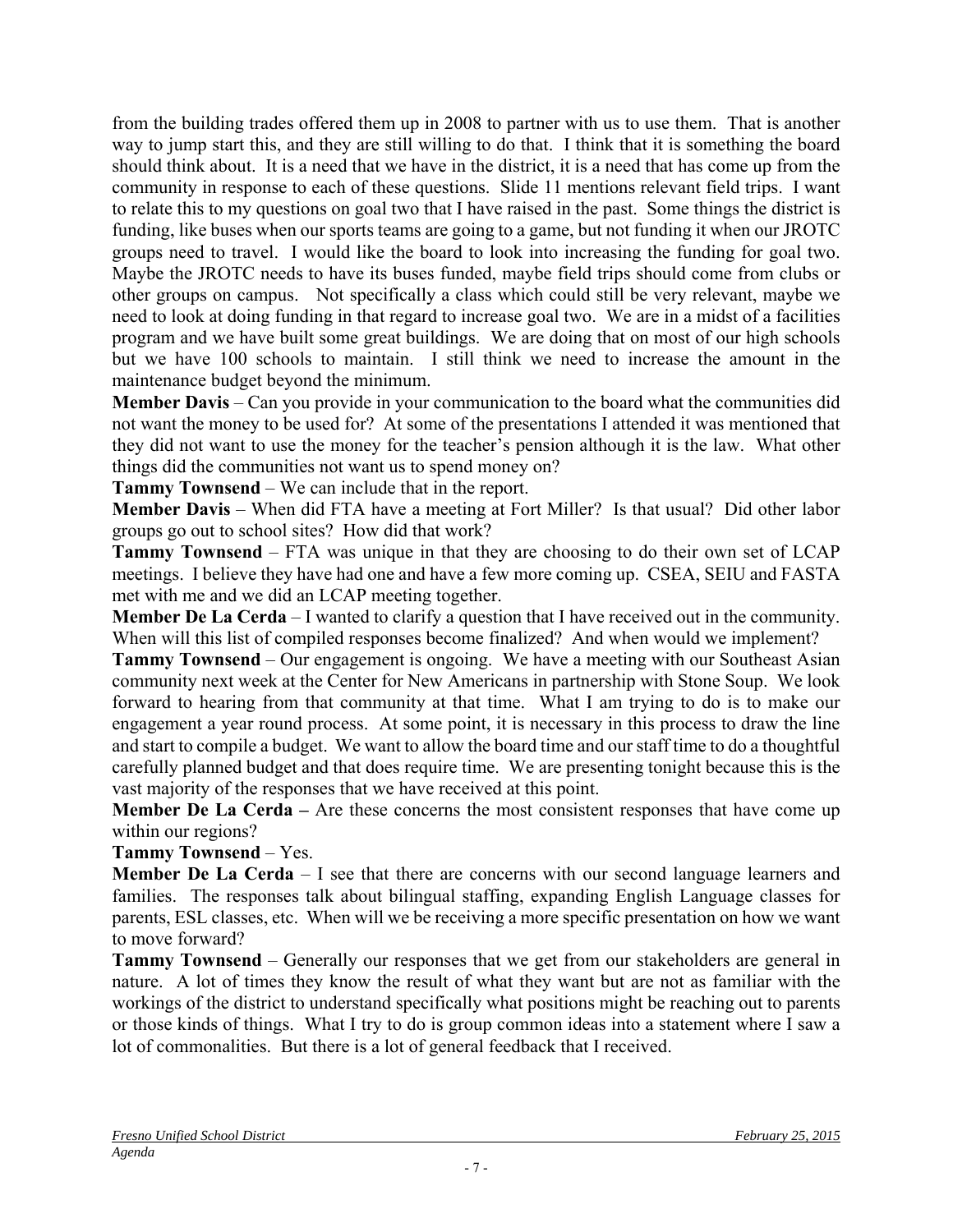**Member De La Cerda** – I would like to receive in a board communication on where we are heading and be able to respond to those individuals who ask. It is good to know that we are still reaching out to our stakeholders at the Center for New Americans and with Stone Soup.

**Member Ryan** – I wanted to comment on a few things that Member Mills said with regards to the CTE classes. I would like to see CTE classes built out at all of our high schools before we go to the expense and effort of building an entire high school. I think we need to have programs on our campuses that are accessible to kids now. Also, to be cautious. I appreciate the unions and I know there are things we can work together on but the union halls have made it very clear that they do not want any of our kids who are not doing well in their classes. They also do not want kids coming to them who have issues and problems. I think we would be better off to capture them in the comprehensive high schools we have now.

**Member Chavez** – I was looking through the summary of the goals that we have and these are the means to the end. We want to get to that student achievement. How will we know these dollars are positively impacting our students with regard to student achievement? I know we are transitioning to Common Core, state testing has been removed temporarily. What are we doing? Are we using our own data management tools? How will we be measuring student achievement? **Tammy Townsend** – Our Equity and Access team has done some great work with both the LCAP process and the SPSA process of tying data indicators to some of our new and ongoing investments. We are building a system with that kind of process. We are required in the template for the LCAP to establish targets associated with our investments, we will be doing that. We have developed a great system for both the site plans, the site goals and for the district goals for evaluating and measuring and tying in our indicators to our investments.

**Member Chavez –** We have additional resources for a specific student population. When we look at the accountability side of that with our state dollars. How will we be able to make the argument that these dollars equal additional student achievement and performance in our schools?

**Jorge Aguilar** – Part of our work in terms of Equity and Access is trying to define ways in which we are going to be able to respond proactively to those very appropriate questions. For example, we are monitoring how those investments are producing positive results for Foster Youth. We are also looking at the same for EL students and low income students in an unduplicated methodology. We are spending a lot of time trying to define the best ways to create data use that will allow us to drive and be proactive and aggressive in those areas.

**Member Chavez** – At the end of the day our district is evaluated on the quality of students that we put out to colleges, universities, vocational programs or the workforce. What I am really looking for is indicators in our data dashboard that equal that outcome. I know you are working on that and I will be scheduling a mini overview of where we are. Going forward I think that needs to be the foundation on how we hold ourselves accountable to those dollars and more importantly, those kids and families.

**Jorge Aguilar** – We have also heard from the board as recently as a few months ago your call to action to begin work with institutions of higher education in the transition from Fresno Unified, to Fresno City College, CSU Fresno and other institutions of higher education. Making sure we begin to work with them on policy matters that ensure students are persisting at those institutions of higher education. We don't have as much impact once the student set foot on a college campus. We are working with our partners at Fresno City College to ensure that there is a sufficient number of seats for students that are eligible to take an English 1, or a transferable Math course as an example. We understand from a lot of research that students who are placed in a transferable level course have a greater likelihood of transferring or completing an AA program or any other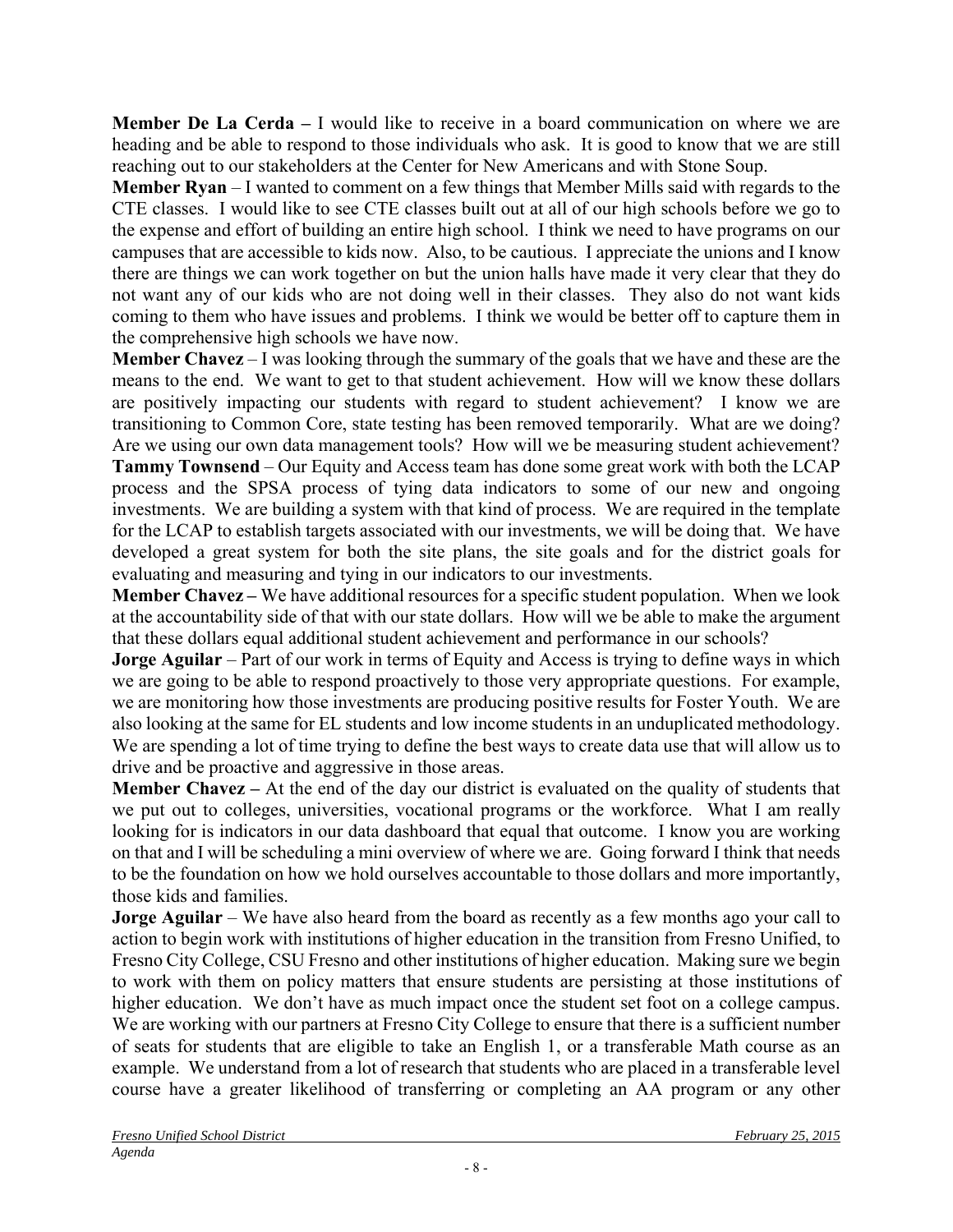certificate program. We are actively working beyond what we are able to produce for our students to ensure that they have a greater chance of successfully enrolling, transitioning and persisting in those institutions.

**Member Chavez** – Do you feel we have a pretty good relationship with our State Center Community College District, with our local four year institutions that are here? Are we there? Do we need to do a little more work?

**Jorge Aguilar** – There is always room for improvement. We do meet with them once a month in the case of Fresno City College and they have been welcoming of our feedback to make some policy changes in areas that we have identified as potential obstacles to ensure they ultimately register and then set foot on campus. They are just as interested in addressing the "melt" rate which refers simply to the number of students that we think and have actually submitted a statement of intent to register by May 1 and then we share data in the fall.

**Member Chavez** – The reason I am pushing so hard is because everyone has their own wish list of what they want. The intent of those resources were to increase student achievement particularly for those unserved communities. For ourselves we have said we are going to produce college and career ready graduates. That is really the outcome and our budget needs to really reflect that priority for our district.

**Member Ashjian –** We are tracking the percentage of students going to college whether Junior College or Fresno State.

**Jorge Aguilar** – If you recall you as a board approved very recently our District Data Dashboard and it has a number of elements including for example, the number of students that complete the A-G course pattern. We are certainly doing that because it is aligned to our college and career readiness goals and in addition to that outside of the District Data Dashboard we understand the importance of working with our institutions of higher education to ensure our students just don't graduate but they graduate and eventually have the greatest number of post-secondary choices from the widest array of options. We are concerned, as are our institutions of higher education partners, with making sure students also transition seamlessly into their institutions.

**Member Ashjian** – What percentage do you think we are tracking?

**Jorge Aguilar** – With Fresno State and the State Center Community College District our agreements with them are to share information so we can cross-reference all of the students that graduated and then monitor whether in October of the fall semester if they have actually set foot in those institutions so we are able to do that kind of work in partnership with them.

**Member Ashijan** – Do you have any idea what that number might be?

**Jorge Aguilar** – In terms of how many actually set foot there? No. I would be happy to send that information to the board.

**Member Ashjian** – I am interested in that number but I am more interested in the number that are not setting their foot into institutions of higher education.

**Member Mills** – If we could get a board communication reminding us what our current staffing ratios are for the classroom. Also if we could get more detailed information with what we are doing with staffing ratios with Special Education classes.

**Member Johnson** – My fellow trustee made the comment how many are going to the four year colleges and how many are going to the junior colleges, etc. I think we need to take into consideration those individual in the poverty areas. Where do they go? I know a number of young people go into the military. We need to put more emphasis on CTE and those kinds of things. When people talk about how we need to do something different in terms of engaging the parents, are they suggesting we start having people work from 1:00 pm to 8:00 pm or 1:00 pm to 9:00 pm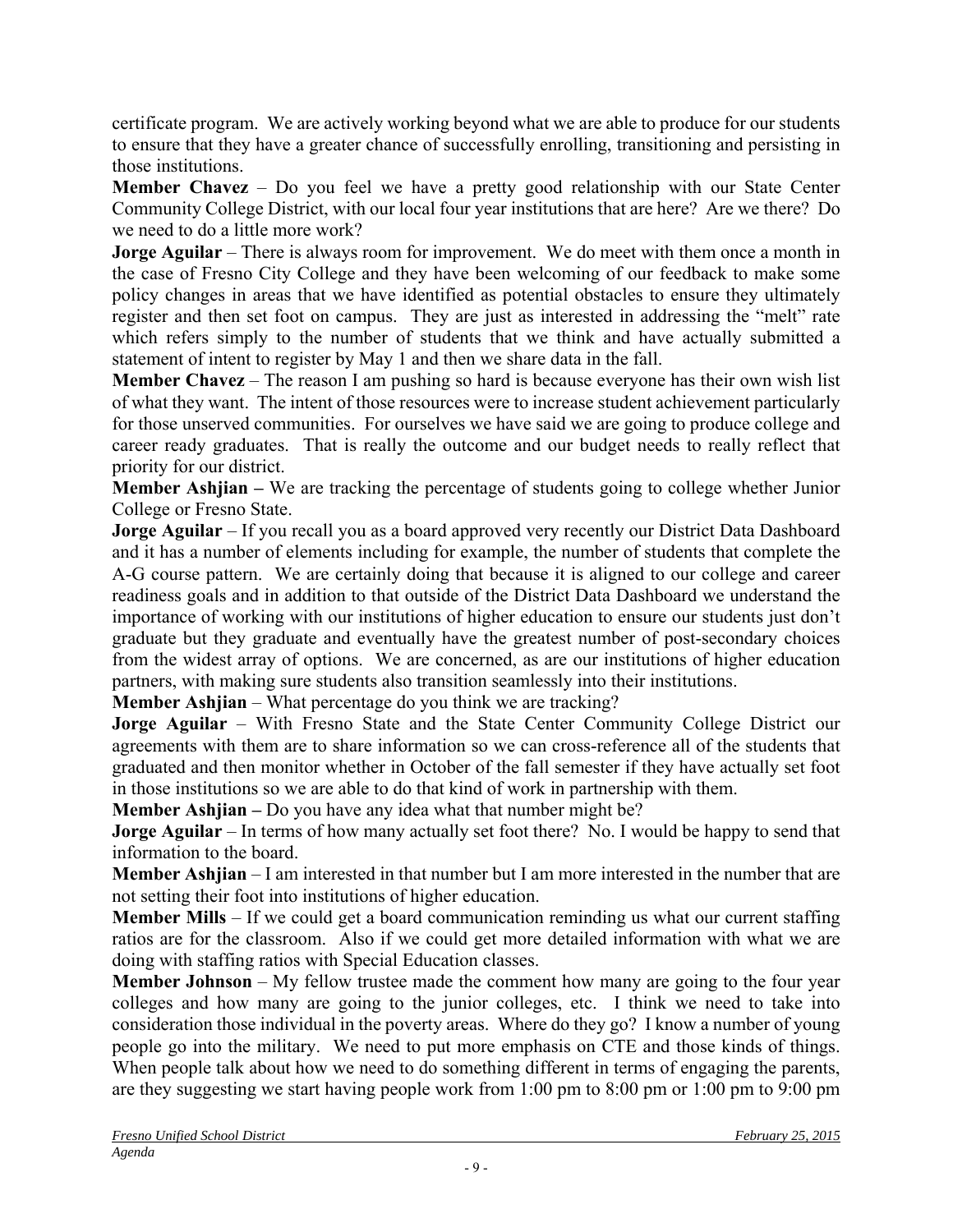in the evening to engage parents? When people are committed to educating children, I think they should be able to do that. And if they are not, then it is not a real thing to talk about. This came from people who are concerned, those parents whose needs are not being met. The other part is when we talk about hands-on and having something children really enjoy doing. We need to think about the hands and the head, not just doing the academic kinds of things that get kids to go to a four year college or a two year college. But how do we relate that learning to how you make things. How do we deal with people? How do we deal with the whole community? When we are asking questions regarding one specific kind of school we need to look at all the schools.

**Member Davis** – When you went out to the schools I know we provided translators. Was there any effort to have whole presentations done in different languages?

**Tammy Townsend** – Our Power Point presentation has been translated into Spanish and Hmong. At our next meeting we are planning to have three interpreters on site. Also our on-line survey was in Spanish and Hmong. We also had last year's LCAP translated into Spanish and Hmong.

**Member Davis** – I know that our community is not always aware of all the things we have going on. The career pathways, the Jr. Academy, what we do with  $2<sup>nd</sup>$ , 4<sup>th</sup> and 5<sup>th</sup> grade with CTE. I know in your presentation you talk about everything but is there a visual or a handout that says we have these types of things at all these particular schools and as a district as a whole we are doing this in the  $3<sup>rd</sup>$ ,  $4<sup>th</sup>$ ,  $5<sup>th</sup>$  and  $6<sup>th</sup>$  grade so our community can see.

**Tammy Townsend** – That is an interesting point. It would be nice to get the word out. We can look at Building Futures or other mechanisms to help us to do that.

**Mo Kashmiri** – We are doing our own LCAP meetings to help reach out to the community and get input. They are going to be March 10, 2015 at the Piccadilly Inn from 6:00 pm to 7:30 pm, March 17, 2015 at the EOC from 6:00 pm to 7:30 pm, and March 19, 2015 at Hope Lutheran from 6:00 pm to 7:30 pm. I do want to point out in the slides that were shown there is one thing that showed up on question one, two and three. Smaller class sizes. The community wants smaller class sizes the teachers want class sizes lower. When we surveyed our membership last year they said class size repeatedly. That is what they want money spent on. Ruthie has done a great job piloting the school district and making sure we are financially stable. She has done a great job underestimating revenues so that we come out positive. I want to point out that last board meeting there were some misleading statements around that we have \$55 million from the state but \$38 million needs to go to pensions. That is not accurate. The \$38 million going to pensions is by 2021 cumulative. By 2021 we will have \$350 million more dollars to pay for the \$38 million in pensions. I understand we need to lower expectations and we can't afford everything. Over the next few years we will be receiving more money from the state as part of the LCAP.

*A copy of the PowerPoint is available on the district website.* 

#### **6:30 P.M.**

## **B-12, PRESENT and DISCUSS Facilities Funding Update**

**PRESENTED and DISCUSSED** Fresno Unified's Measure O facilities bond was approved by 76% of the voters in November 2010. Combined with state facilities funds, it has supported the construction of new school facilities and significant investment in improved facilities across the district. This presentation will recap and update the Measure Q program and provide information regarding changes in the state's approach to funding school facilities.

#### **Comments by Superintendent prior to presentation:**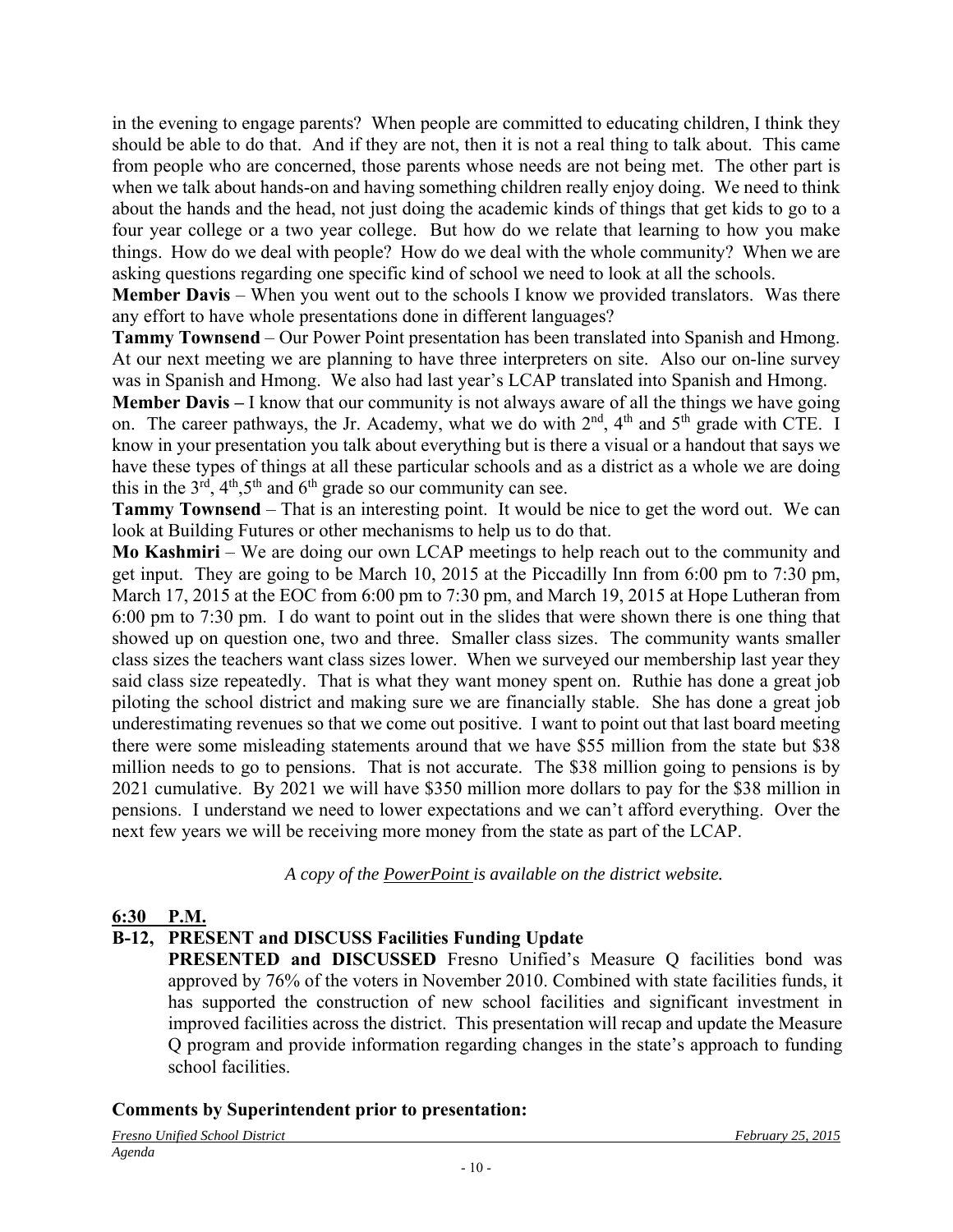**Superintendent Hanson –** The reason for this being in front of the board tonight is one when we did the master plan and needs assessment we identified a billion dollars' worth of need across the city for our existing facilities. This is not a rundown of what we have completed thus far. We still have a dramatic outstanding set of work that needs to be done. One of the things you are going to hear from Ms. Temple is that we have \$280 million dollars in Measure Q. There are a number of conditions that have changed since 2010 that we were relying on and we are going to have to adjust to them. The bottom line is it does not appear at this point that we are going to have the funding authority for all that is in measure Q. The second reason is get the board's general temperature, guidance and direction as what you would like us to do as staff next. Do you want us to gear up for another bond as early as the fall of 2016? The third piece is to be clear and explicit about what those changing conditions are that threaten us to borrow money.

Presentation by Chief Operations Officer Karin Temple.

An opportunity was provided to hear questions/concerns from members of the Board and staff was available to respond.

**Member De La Cerda** – I have a question on page 5 with AB 182. Are you saying the \$35 million that we anticipate that we may not be able to access them? We can't access them? Or limited to that total amount?

**Karin Temple** – The remaining \$35 million depends on how the factors that I mentioned play out over the next several months. That last chunk we will not be able to access in a timely way. We would be able to access it but it would not be as we have been doing over the past three years, an issuance every fall as we have been moving quickly through projects. We don't anticipate that it would be within one year or two years or even three years.

**Member De La Cerda** – So there may be some overlap in proposing this new bond.

**Karin Temple** – That is correct. It is simply because the way the bond issuances are structured based on those limits that are imposed upon us.

**Member De La Cerda** – Do you have an idea what that limit would be at any moment? The accessibility of that \$35 million.

**Karin Temple** – We are working closely with our financial advisor. When we get our new assessed evaluation numbers we update all of our forecasts. Throughout the year we also look at other factors that are going to eventually impact us and our ability to access those funds. At this point I would say more than three years but again it is something that will update annually.

**Member De La Cerda** – If you are looking for a green light for another bond measure I would support that. We need to continue to address those issues especially for those schools that have not had as much work as needed in order to benefit our students and our communities.

**Member Davis** – I think the success of the district has shown the community by opening up four elementary schools, we took off all those year-round schools and some 17 different calendars. I assume we have exhausted all of Measure K money.

**Karin Temple** – Yes in fact as I reported before you in December with the annual report all local Measure K funds have been spent.

**Member Davis** – We are looking at completing all of our Measure Q and although we have identified a billion dollars' worth of need in our community, I would be positive to the need for another bond. There is more work to be done for our children.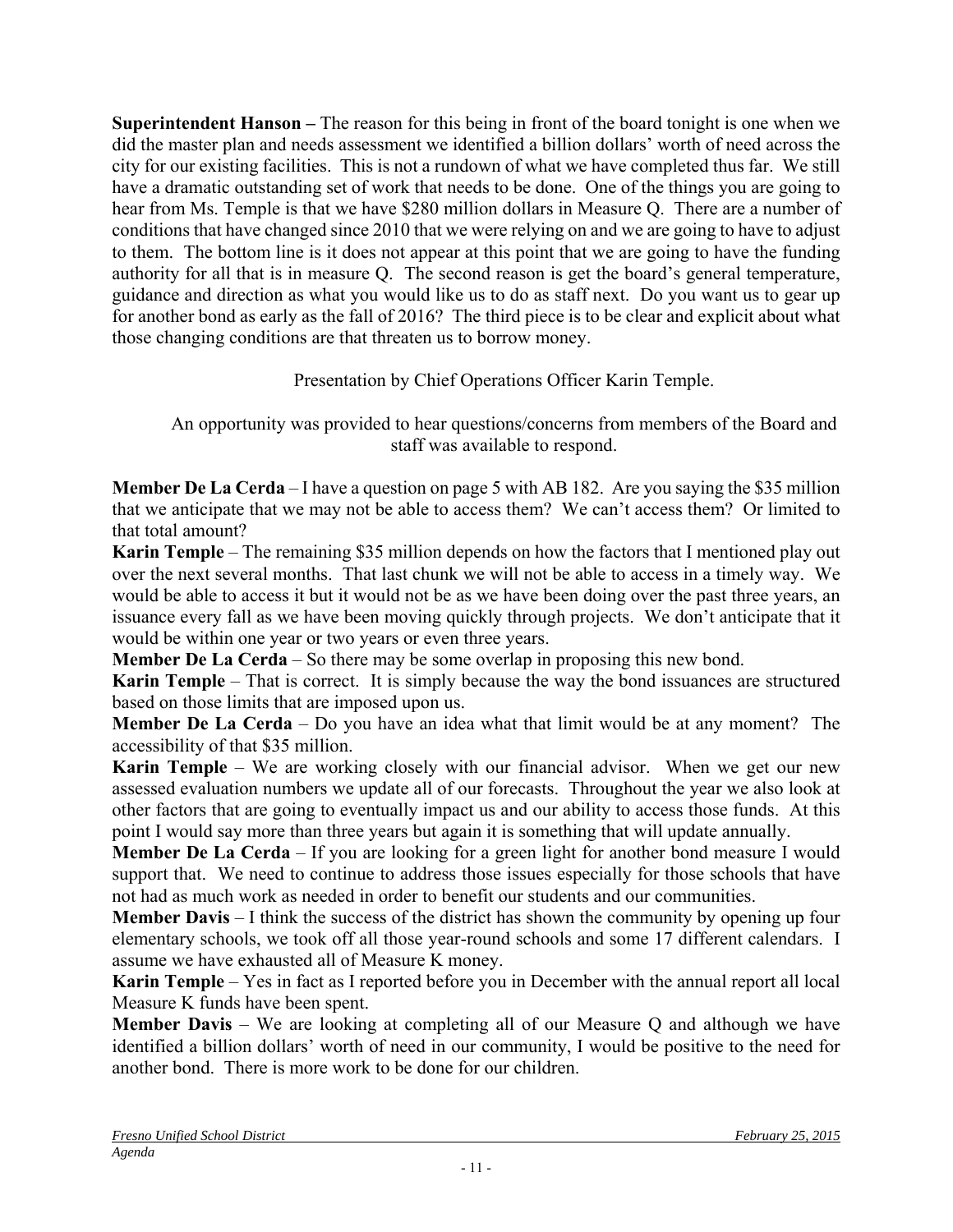**Member Ryan** – I would also concur that we move forward for a 2016 bond. How many portables did we say we were going to remove and how many do we still have left?

**Karin Temple** – The facilities Master Plan document referenced removing approximately half of the portables over a long period of time. In 2008 we had over 1300 portables about a 1/3 of our districts classrooms. We have been able to remove about 220 of those, more will be coming but we have a long way to go. There is still a great need.

**Member Ryan** – Since that is the way we sold the bond to the public that we were going to be removing portables, I don't know if they got the impression that we were going to remove them all but we couldn't do that all in one fell swoop. I agree we need to move forward on that. As we are building the Hoover pool there was a snack bar going in, offices and restrooms particularly for special needs. We had to go back to the state architect to change the project and reduce the project because not only are we running into these money problems, but things are costing more now. The money is not going as far as we thought it was going to go. Is that going to be the case with some of the other projects that are coming up? That schools are going to have to accept a little less.

**Karin Temple** – We certainly have seen an increase over the past three years. However I will say that when I first started in this position in 2009 we are actually benefitting in the other direction. There was a time when construction cost were decreasing and we got more for our money so over a long period of time there was some equalizing. We feel we still get some very competitive costs. The major project that we have underway right now in terms of dollars is at Bullard High School and is at today's cost and is contracted. We will, as we continue with the smaller projects, continue working hard at getting competitive costs.

**Member Ryan** – So the answer is at Hoover we did have to settle for doing a little less than had been promised because of costs going up.

**Karin Temple** – When a project comes in over the budget we do go back and work with the general contractor and check to see how we can cut costs.

**Member Ryan** – So the answer is "Yes".

**Member Mills** – The board made a huge commitment when it passed the Master Plan. There is a lot that the board said it was going to do in that Master Plan. Only a fraction of that was covered by Measure Q. One of the things the Master Plan put forth was that we would do all of this with three bonds. I think at the time we anticipated that three bonds of roughly equal amounts would probably complete all these projects. That is not going to happen. As you say costs are going up. I think we are finding that we are going to need more money than was initially anticipated. I thoroughly support going out for a 2016 bond. I think we need to do that. I think the amount that you show as a suggested amount is too low. The community will turn out to vote for a bond when we give them a good reason and tell them what we are going to do with it. I think they will vote overwhelmingly for a second bond even if there is a slight increase in the assessed rate. I think it is more likely to get the support to complete what we need to do for all of our facilities and schools including building new schools if we increase the amount of the bond, then if we have to go back for four or five bonds. Because there is a cost to doing a bond. I rather see us do this one time for a slightly greater amount.

**Karin Temple** – If we get down this path we will certainly look at all options.

**Member Mills** – I am looking at a larger amount and a 2016 bond.

**Member Ashjian** – Is there a way we could get a matchup of "here is what we said we were going to do" and "here is what we did" and "here is what it costs?"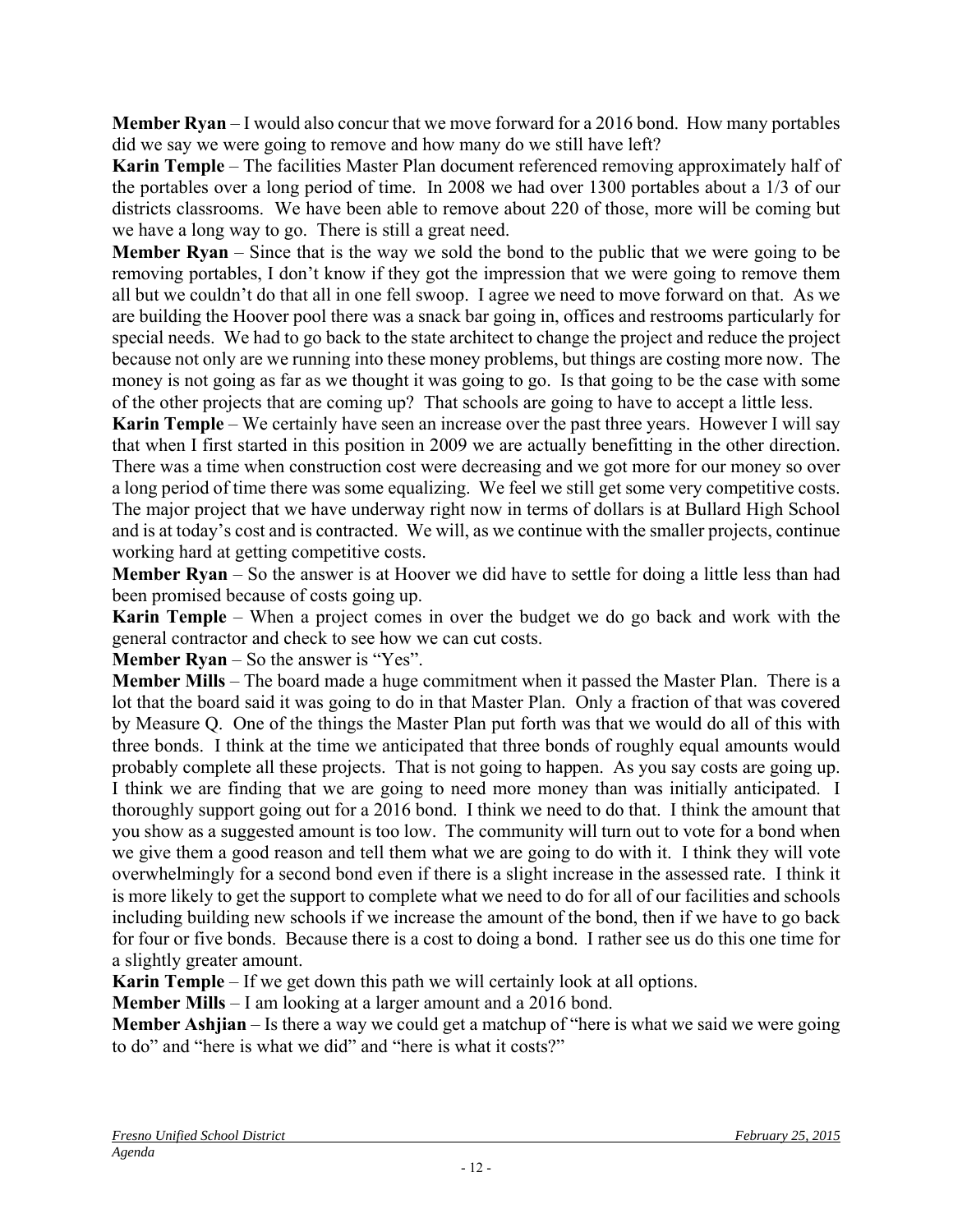**Karin Temple** – Certainly, at every meeting of the bond oversight we provide that list that is specific to school, project, cost and any dollars that we have received from the state to offset Measure Q.

**Member Ashjian** – So we will be able to go back through Measure Q Master Facilities Plan and say here is what we sold to the voters and here is actually what happened.

**Karin Temple** – I just want to be clear if you are referring to the Facilities Master Plan as Member Mills pointed out it was not anticipated to be fully funded by Measure Q which is the first portion. It was to get at some of the major priorities of the Facilities Master Plan. The major priority was to align our feeder progression in a systematic way into the high school regions and to do that we had to do certain facilities improvements. So that was the overriding objective of the Master Plan which we were able to achieve with the opening of Gaston last August. Then we were better able to utilize each of our campuses.

**Member Ashjian** – I read the Master Plan and I read the propaganda that went out to the voters and I am trying to match the two up. I am confused that we paid Gaston out of Measure K.

**Karin Temple** – I can give you details if you want to sit down and talk about it. Where that came from is that Measure K actually had envisioned additional elementary schools, ten originally in Measure K. Because of a combination of factors, one we didn't need all ten elementary schools after we had built five. The board made a decision to shift the funding to a middle school which was also on the Measure K ballot which was called the priority two ballot. Instead of building more elementary schools it was decided to shift to a middle school because it became a priority during that period of time.

**Member Ashjian** – I went back and read and that is what happened. The minute the priority changed the board was able to make that change and move direction. Is that what you are saying? **Superintendent Hanson** – Measure K had a bad launch. It said ten elementary schools. We realized we would never get to a feeder pattern without a middle school in South West Fresno. We also realized we had a serious set of years of declining enrollment. So we didn't need all ten elementary schools. We realized that by removing kids off of year-round calendars. We also did dramatic boundary change processes around the district where we shifted boundaries to better utilize our facilities. We were then able to build five elementary schools strategically placed, house all our elementary kids by shifting boundaries and then being able to free money to build the middle school in South West Fresno. Part of what happened through the stimulus is we got zero interest bonds from the feds. A big chunk of that was used for Gaston and then we backed it up with Measure K that had been reallocated.

**Member Ashjian** – I understand that and agree with that. Being that this is my first go around in public office the number one thing that gets people out to the voting blocs is being a property owner. I just want to make sure when we go back to the property owners, if in fact we decide to go back, that we can go back with the history of K and a history of Q of promises and answers that directly correlate. And if there is a reason why they don't correlate then the direction of the board went in a different direction, and I am ok with that. We are seeing property values around the state and around the nation climbing at an increasing rate. Those should be good things that are going to happen for Measure Q in the ability for possibly pulling some more funds out of Q. Property values have been declining since 2008 and we pulled this bond in 2010 and prices going into the bond were really high. I have to believe we budgeted Q with high numbers. I can't believe we budgeted Q with low numbers. Would that be a safe guess?

**Karin Temple** – I believe that the Facilities Master Plan does note that is was in 2008 dollars. There is a variety of factors that influence construction as you well know but in particularly K-12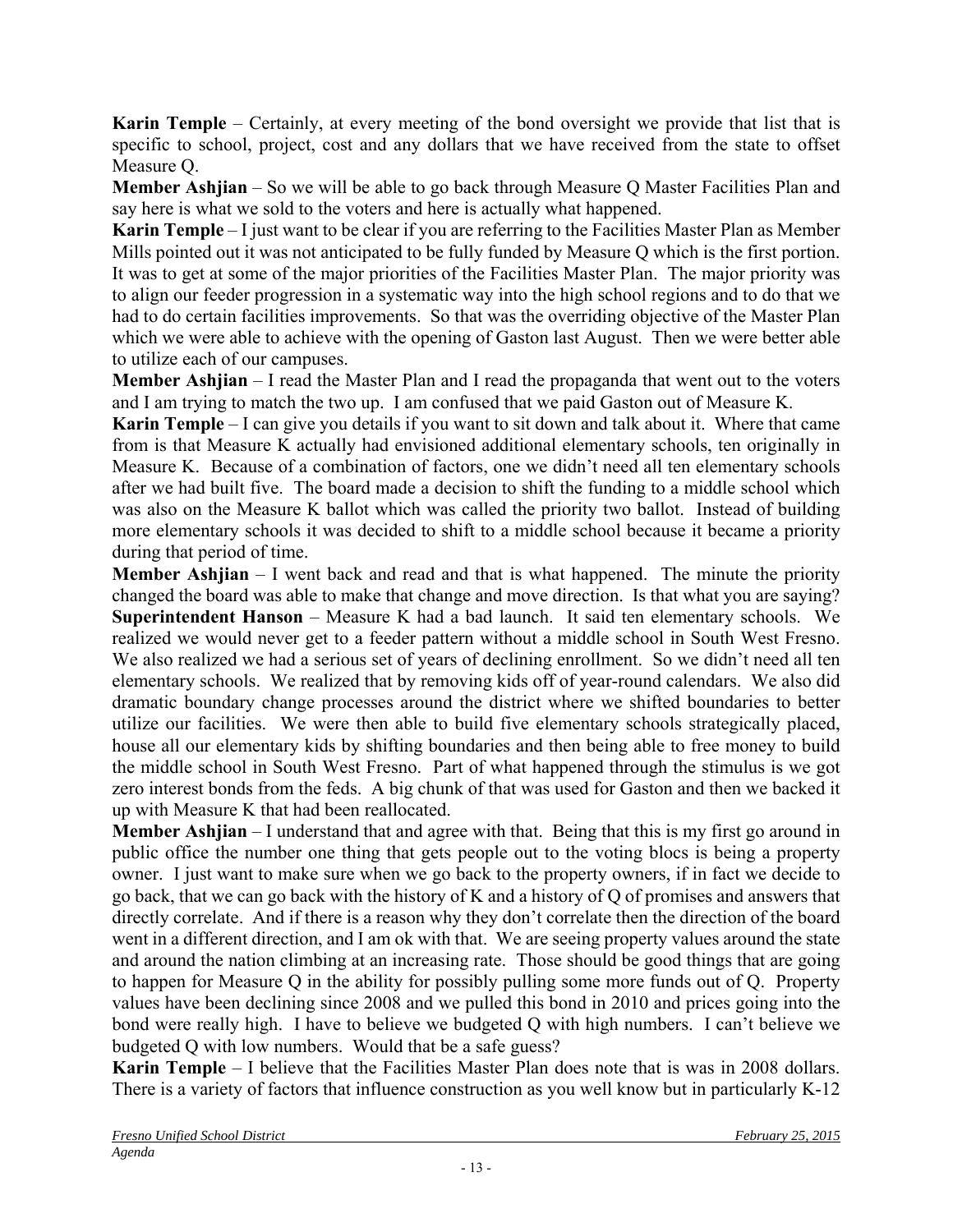construction. Everything we are building now, per square foot, is going to cost more than it did 5- 10 years ago because of new requirements imposed upon us. We just need to be cognizant of the variety of factors that come into play.

**Member Ashjian** – What I am saying is that I still don't think we are at 2008 values. So I would like to go back to Q and say here is what we promised, here is what we delivered and this is how we were able to pull this off.

**Karin Temple** – What I want to say on that note is, and I think the board will agree, that in terms of Measure Q and the promises, the major high school projects which were the center piece of Measure Q are all underway or completed. I can firmly say we kept those promises.

**Member Ashjian** – In no way am I saying that we didn't. I just want the accounting so I can see where it lines up. We just went back for \$90 million in February, excuse me in December?

**Karin Temple** – It was September and it was approximately \$60 million. We had \$55 million approximately a year before that and two years prior to that \$80 million. Our first issuance was \$80 million.

**Member Ashjian** – If we knew we were going to go back for \$60 million in October, and we knew the value we were not going to get, the \$280 million in October. Did we know in October that we were not going to get the full \$280? When did we find out? It seems like I am just hearing this for the first time.

**Karin Temple** – The amount when we issued the \$60 million in October or September it was around that timeframe. We went for the maximum that we could at that time. I know that is not the question you were asking. We very carefully pace our projects so that we can match dollars available with the projects that are in the pipeline and under construction. \$60 million is what we were able to do last fall and we are pacing our projects to maximize the use of that funding.

**Member Ashjian** – When did we find out they were not going to give us the other \$85 million? When did that conversation occur?

**Karin Temple** – Over time with our financial advisors these are conversations that we have as we seek updates and continue to analyze. Over the last several months we have gotten deeper and deeper into that analysis. Part of it is we run multiple scenarios. We had a variety of scenarios and now we have had to adjust. I can't tell you the exact date it became clear, but it is over a period of time because we are consistently analyzing.

**Member Ashjian** – I think we have done a fantastic job. I am trying to get the whole picture coming from the private side. Let's just say we go out for another bond. What stops them from not limiting the bond if we say we want \$200 million and we end up with \$80 million or \$60 million? How does the next bond not get in the same situation as this bond?

**Karin Temple** – The amount, whatever that amount is, would be based on analysis of how we could structure issuances over a period of time to be compliant with AB 182. We do need to estimate our value over a period of time. Our financial advisor looks over 50 years of data and what that might mean for us going forward. It also depends on bond interest rates. I will tell you I think we are conservative in our preliminary estimates. But that is our responsibility and obligation.

**Ruthie Quinto** – There are a variety of levers that go into the analysis. What you are asking about is basically determined by three major things. One, of those is assessed evaluation and as you have stated the assessed evaluation was declining at an alarming rate for several years. Had that decline continued we wouldn't have even brought you the issuance that we did in the fall because we would have been at our maximum debt capacity which is one of the factors that we need to remain within as a district. Another factor is a certain amount of taxes per \$100 thousand in assessed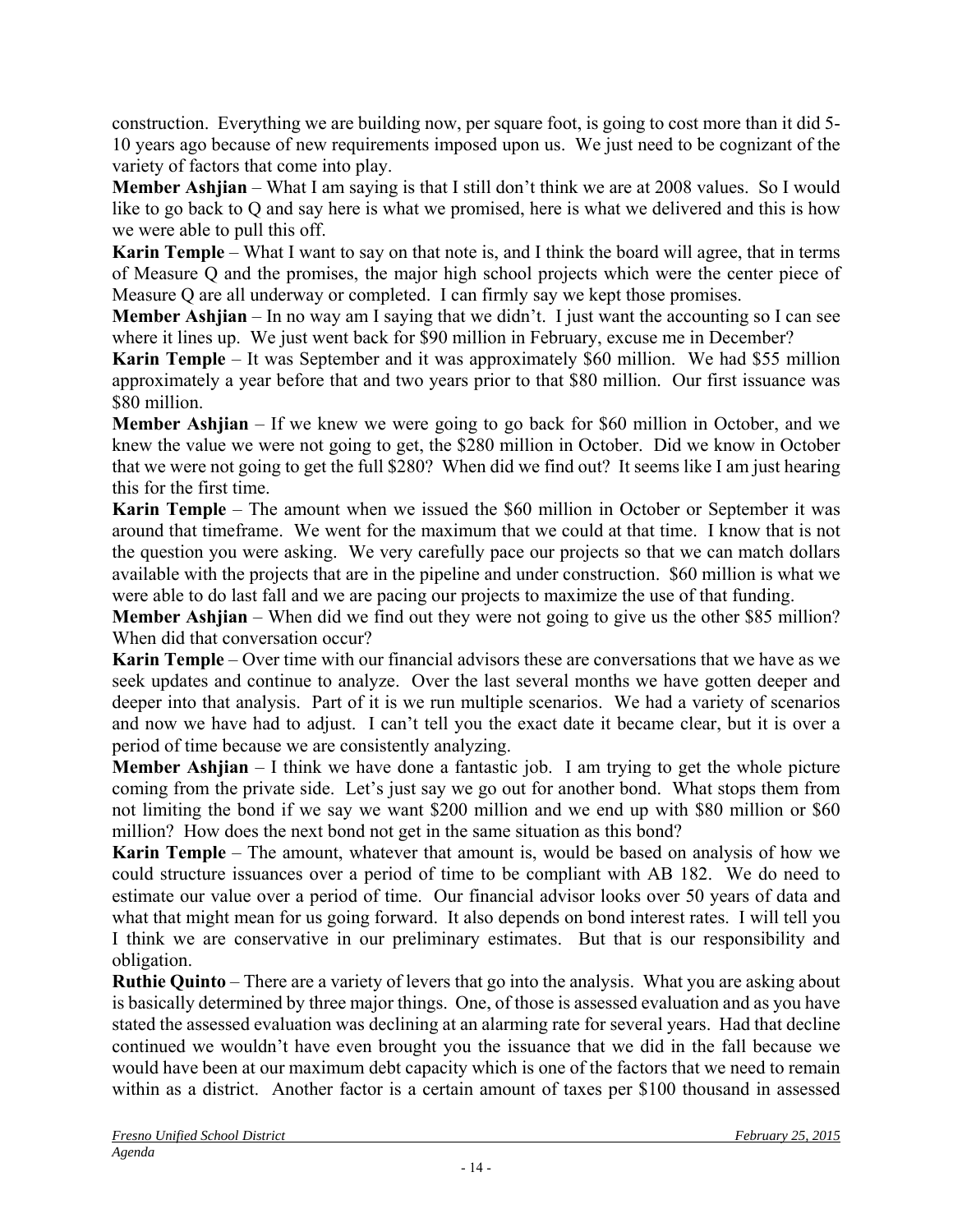evaluation per bond measure. No matter what our overall tax rate is of \$188.00 per \$100 thousand assessed evaluation. We also have a \$60.00 amount that we have to maintain per bond measure. The \$188.00 we self-imposed that when we made a promise to the voters. The reason I am giving you these different factors to let you know that there are a variety of different factors. There is the debt capacity, there is the limitation per bond measure, there is the self-imposed tax rate for the district, and there are the differences in projecting what our overall assessed value evaluations are going to do. Are they going to grow? Are they going to decline? Then we had the situation from Poway that changed the rules for how we structure, how are we going to pay back our debts. That is the CABS that Ms. Temple was describing to you. When that changed, that changed the trajectory of our analysis. Those are the factors that I think would be more appropriately brought to you and described perhaps in a workshop setting rather than for us to stand here and answer your questions on the fly.

**Member Ashjian** – When we get the matching up of Measure Q can we also get, for the lease lease-back of the \$200 million, what percentage went to which contractors?

**Ruthie Quinto** – We can provide that to you.

**Member Chavez** – I was counting back how many ribbon cutting ceremonies we have had for Fresno Unified and I have been to every single region. Next week we will be going to the Bullard area, they are kicking off their project. Every time I go to a new city I usually drive by their schools because I think is says a lot about a community if a community is willing to send their kids to crumpling schools or dilapidated facilities. I think we have a great model at Fresno Unified. Last year I had an opportunity to go up and down the Central Valley and I always talked about the model that we have at Gaston. Where we have a state of the art school with a built in health clinic, a wellness center and a lot of great services in that area. I think that if we are going to go forward with another bond we should really look replicating that model of making our schools the hub of a community where families and children can go. I think it starts with an investment. We look at how we got here with Measure Q and K and now we are getting ready to go forward with another. I too agree with Member Mills we need to look at going bigger. Especially when we consider that other educational entities that are considering going out for a bond as well in upwards numbers of \$400 million plus. These are investments in our community. We talk about poverty, we talk about challenging neighborhoods. There is nothing else that can lift people out of poverty then investing in education. Along with the LCFF money that we will be receiving I think state of the art facilities really need to be a component of that. It bothers me when I drive by a school in the summertime and I see a closed school and our kids can't use it as green space. Especially when we have a deficit of green space in certain parts of the city and I understand the liability. As a board we need to work towards a collaborative approach of working with responsible entities that can help communities and use those facilities as green space. If we are going to go off on another bond I feel that should be a component. It will be a great selling point for our community. I would support us going out for another bond.

**Member Johnson** – When we look at schools they help do something for our communities especially in those neighborhoods of lower incomes. It gives the residents something to care about. If we go forward and we do get the money then we need to remember Columbia Elementary and those bungalows. I have been talking about that for three years. I know the dollars will be well spent and I will support a bond issue. I would like to see more than \$200 million.

**Member De La Cerda** – Under Measure Q I know that there are projects that did not get realized but I am excited to say that what may have not happened then, can occur in the upcoming bond. I